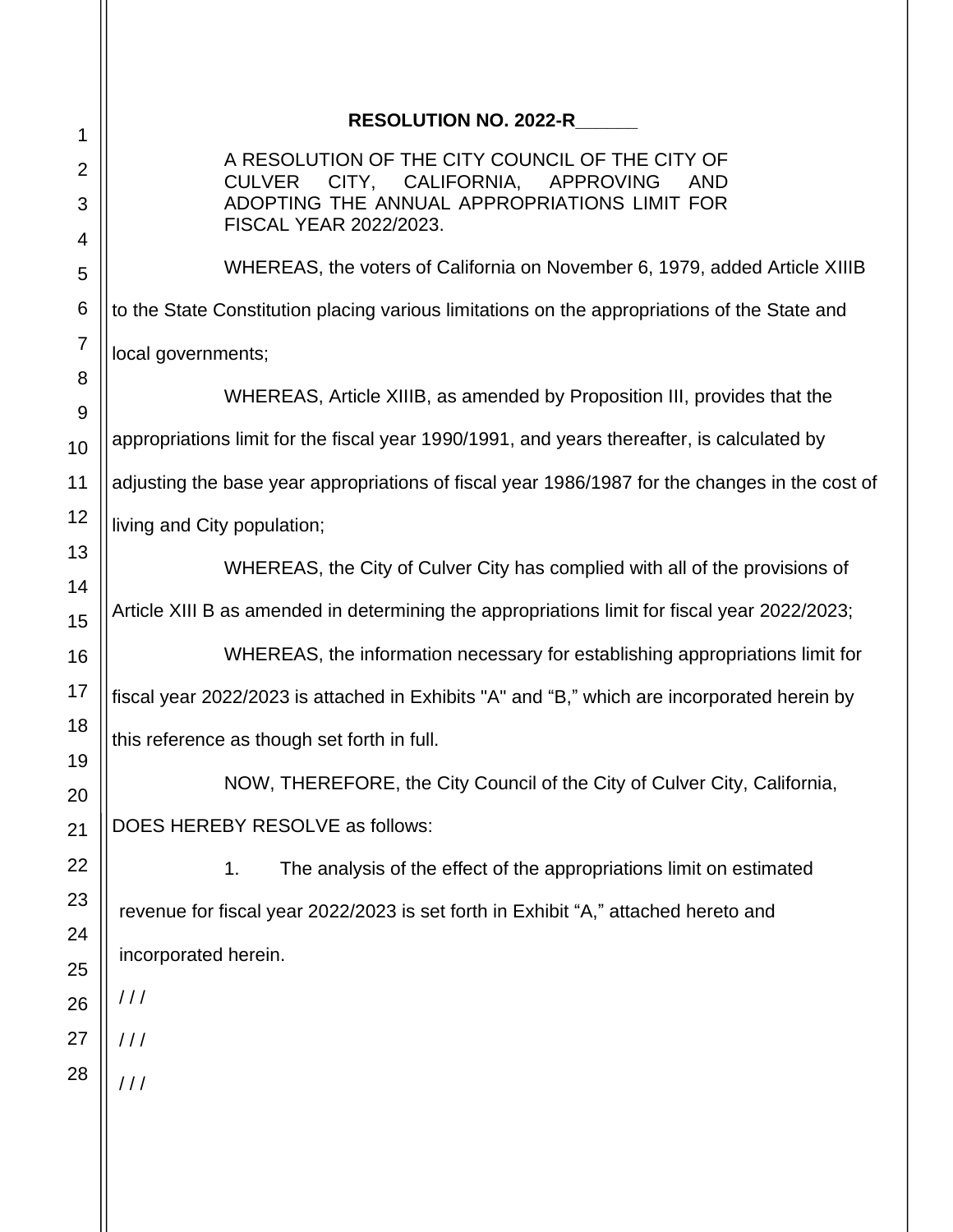| 1              | 2.<br>The appropriations limit for fiscal year 2022/2023 is hereby established |                                                                                            |                             |                                                                 |  |  |
|----------------|--------------------------------------------------------------------------------|--------------------------------------------------------------------------------------------|-----------------------------|-----------------------------------------------------------------|--|--|
| $\overline{2}$ |                                                                                | as \$133,226,228 in accordance with Article XIII B of the State Constitution as more fully |                             |                                                                 |  |  |
| $\mathfrak{S}$ |                                                                                | described in Exhibit "B", attached hereto and incorporated herein.                         |                             |                                                                 |  |  |
| 4              |                                                                                |                                                                                            |                             |                                                                 |  |  |
| 5              |                                                                                |                                                                                            |                             | APPROVED and ADOPTED this ________ day of ______________, 2022. |  |  |
| 6              |                                                                                |                                                                                            |                             |                                                                 |  |  |
| $\overline{7}$ |                                                                                |                                                                                            |                             |                                                                 |  |  |
| 8              |                                                                                |                                                                                            |                             | DR. DANIEL LEE, Mayor<br>City of Culver City, California        |  |  |
| $9\,$          |                                                                                |                                                                                            |                             |                                                                 |  |  |
| 10             | <b>ATTEST:</b>                                                                 |                                                                                            |                             | APPROVED AS TO FORM:                                            |  |  |
| 11             |                                                                                |                                                                                            |                             |                                                                 |  |  |
| 12             |                                                                                |                                                                                            |                             |                                                                 |  |  |
| 13             |                                                                                |                                                                                            | JEREMY BOCCHINO, City Clerk | <b>HEATHER BAKER, City Attorney</b>                             |  |  |
| 14             |                                                                                |                                                                                            |                             |                                                                 |  |  |
| 15             |                                                                                |                                                                                            |                             |                                                                 |  |  |
| 16             |                                                                                |                                                                                            |                             |                                                                 |  |  |
| 17<br>18       |                                                                                |                                                                                            |                             |                                                                 |  |  |
| 19             |                                                                                |                                                                                            |                             |                                                                 |  |  |
| 20             |                                                                                |                                                                                            |                             |                                                                 |  |  |
| 21             |                                                                                |                                                                                            |                             |                                                                 |  |  |
| 22             |                                                                                |                                                                                            |                             |                                                                 |  |  |
| 23             |                                                                                |                                                                                            |                             |                                                                 |  |  |
| 24             |                                                                                |                                                                                            |                             |                                                                 |  |  |
| 25             |                                                                                |                                                                                            |                             |                                                                 |  |  |
| 26             |                                                                                |                                                                                            |                             |                                                                 |  |  |
| 27             |                                                                                |                                                                                            |                             |                                                                 |  |  |
| 28             |                                                                                |                                                                                            |                             |                                                                 |  |  |
|                |                                                                                |                                                                                            |                             |                                                                 |  |  |
|                |                                                                                |                                                                                            |                             |                                                                 |  |  |
|                |                                                                                |                                                                                            |                             |                                                                 |  |  |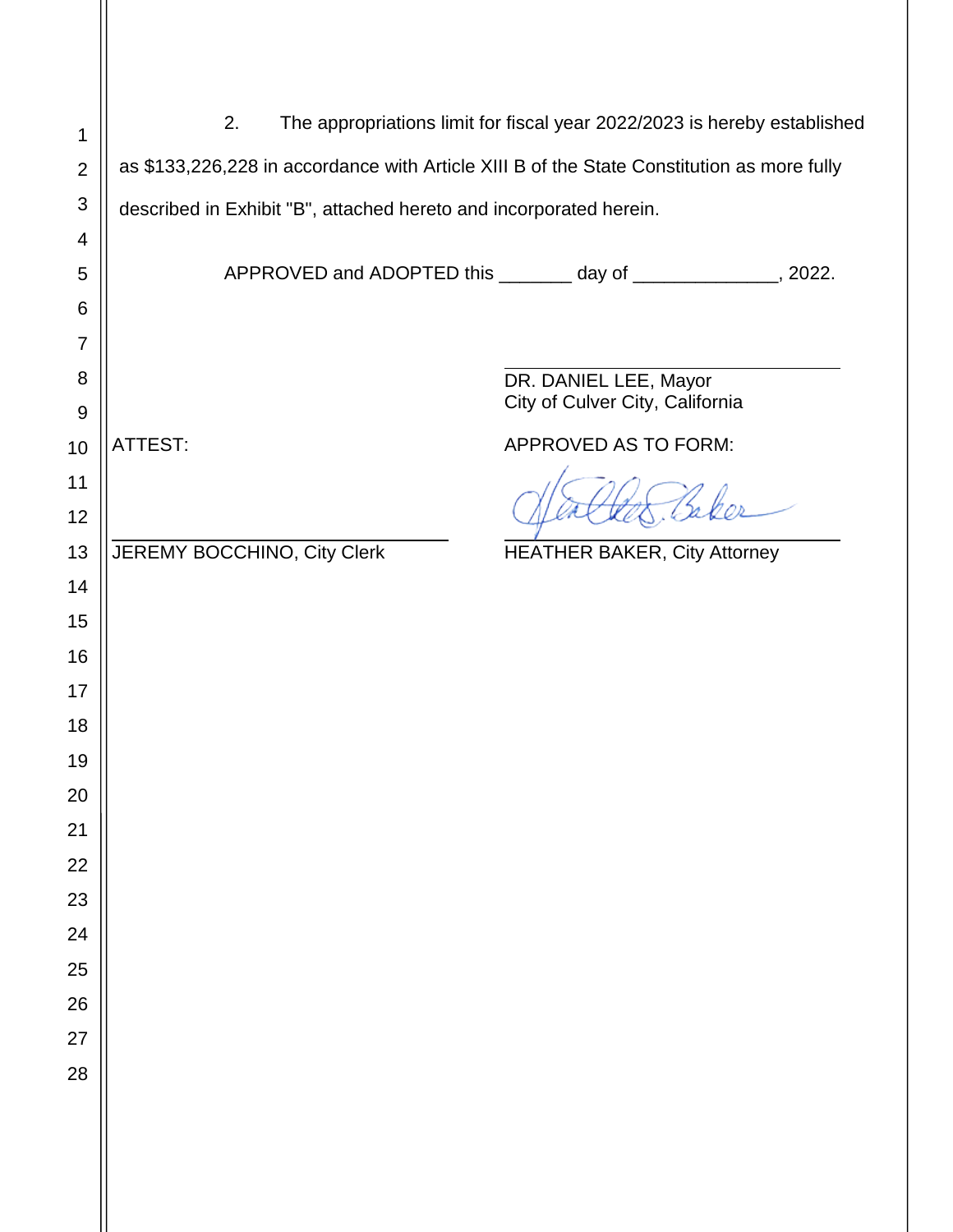## **EXHIBIT A**

### **ANALYSIS OF EFFECT OF APPROPRIATIONS LIMIT ON ESTIMATED REVENUE**

#### **FISCAL YEAR 2022-2023**

| Proposed Estimated Revenues for FY 2022-2023                                                   |                            | \$<br>292,320,768 |
|------------------------------------------------------------------------------------------------|----------------------------|-------------------|
| <b>Less Estimated Revenues for</b><br><b>Enterprise Funds</b><br><b>Internal Service Funds</b> | \$70,961,467<br>26,470,552 | (97,432,019)      |
| <b>Total Governmental Type Funds</b>                                                           |                            | 194,888,749       |
| Less Estimated Revenues not derived from<br>the Proceeds of Taxes (see Schedule I)             |                            | (81, 177, 591)    |
| <b>Total Estimated Revenues derived from</b><br>the Proceeds of Taxes (see Schedule I)         |                            | \$<br>113,711,158 |
| Less Voter Approved Indebtedness                                                               |                            | 0                 |
| <b>Less Qualified Capital Outlay</b>                                                           |                            | (8,968,757)       |
| Less Federal Mandates:<br><b>PARS</b><br><b>FLSA-Fire</b>                                      | 100,053<br>506,652         | (606,705)         |
| Estimated Revenues subject to Appropriations Limit                                             |                            | \$<br>104,135,696 |
| Appropriations Limit FY 2022-2023 (Exhibit B)                                                  |                            | 133,226,228       |
| <b>Amount Under Limit</b>                                                                      |                            | 29,090,532        |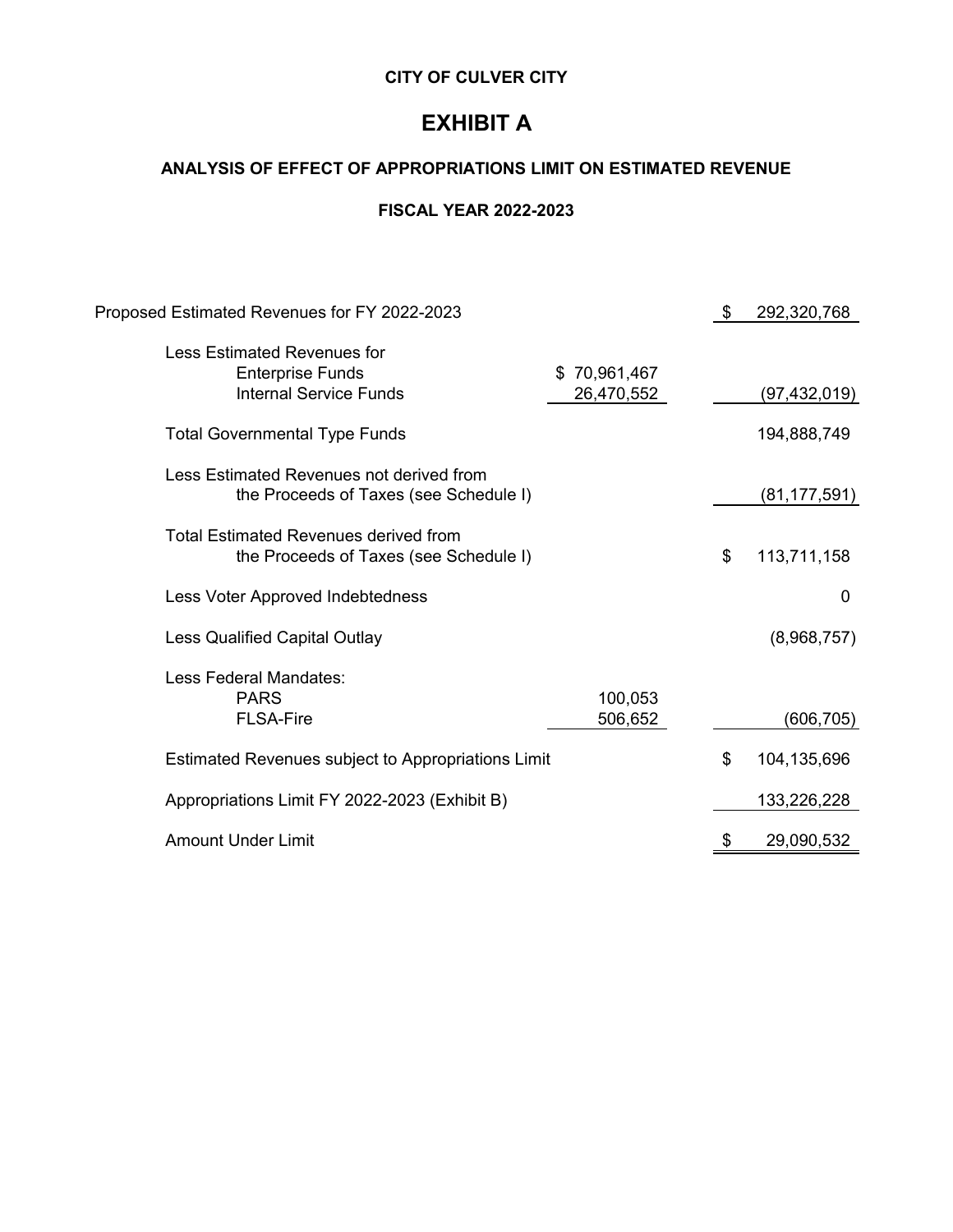## **EXHIBIT B**

#### **2022-2023 APPROPRIATIONS LIMIT**

|    | 1. FY 2021-2022 Appropriations Limit            | \$124,471,221 |          |
|----|-------------------------------------------------|---------------|----------|
| 2. | 2022-2023 Change in Per Capita Personal Income: |               | 7.55%    |
| 3. | 2022-2023 Change in Population:                 |               | $-0.48%$ |
| 4. | Ratio of Change: (1.0755 x 0.9952)*             | 1.07034       |          |
|    | 5. FY 2022-2023 Appropriations Limit            | \$133,226,228 |          |

\* Multiply FY 2021-2022 appropriations limit by the product of the percentage change in the California per capital personal income figure ( $[7.55 + 100]/100 = 1.0755$ ) times the percentage change in the Culver City population ( $[-0.48 + 100]/100 = 0.9952$ ) as provided by the Department of Finance.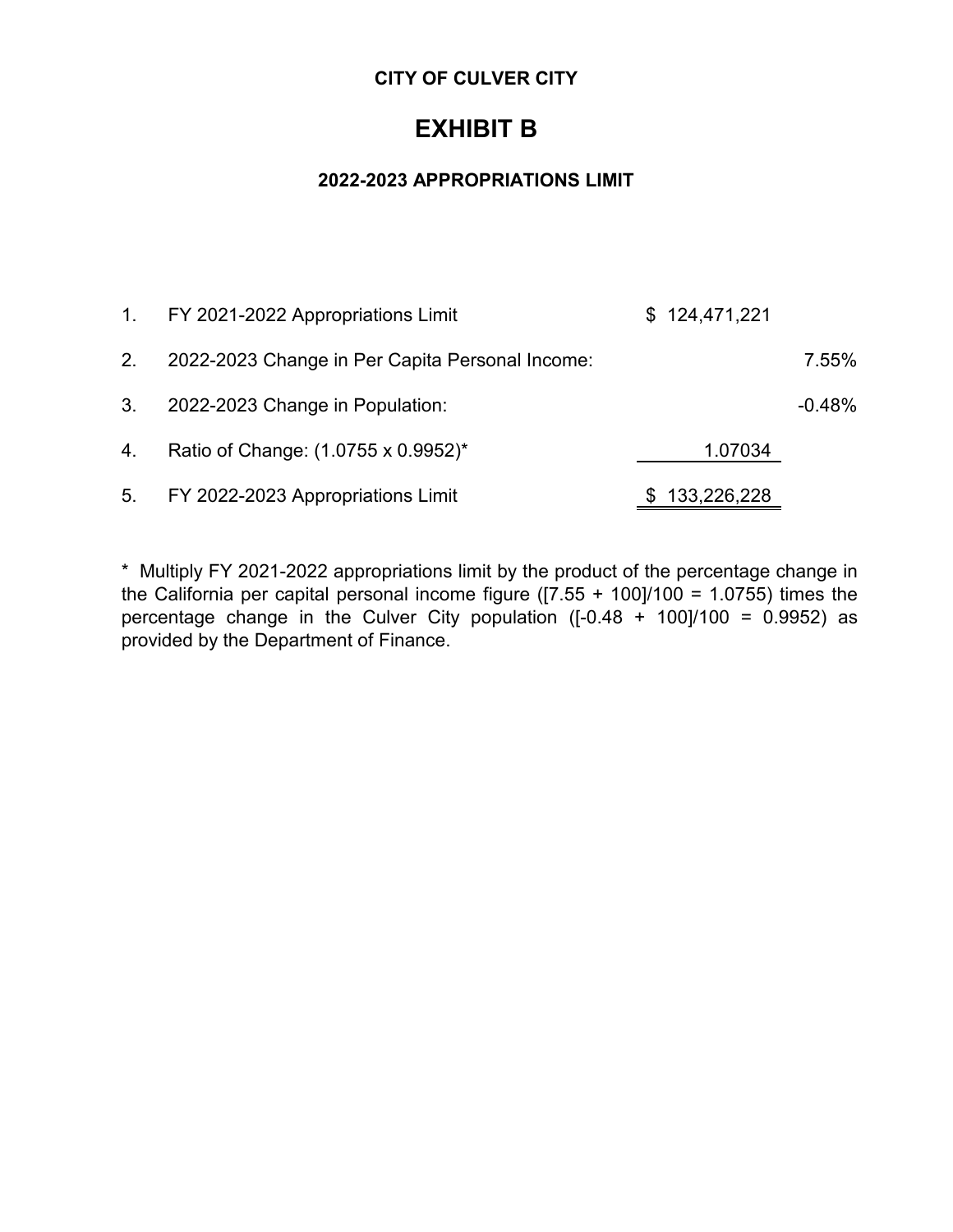## **SCHEDULE I**

#### **ANALYSIS OF ESTIMATED REVENUES**

#### **FISCAL YEAR 2022-2023**

|                                                                                                                                                                                                                                                                                             | <b>PROCEEDS</b><br>OF TAXES                                                                                 | NON-PROCEEDS<br><b>OF TAXES</b>                         |
|---------------------------------------------------------------------------------------------------------------------------------------------------------------------------------------------------------------------------------------------------------------------------------------------|-------------------------------------------------------------------------------------------------------------|---------------------------------------------------------|
| <b>REVENUE</b>                                                                                                                                                                                                                                                                              |                                                                                                             |                                                         |
| <b>GOVERNMENTAL TYPE FUNDS</b><br><b>GENERAL FUND</b>                                                                                                                                                                                                                                       |                                                                                                             |                                                         |
| PROPERTY TAXES                                                                                                                                                                                                                                                                              | 11,543,711<br>\$                                                                                            | 0                                                       |
| <b>OTHER TAXES:</b><br><b>Sales Tax</b><br><b>Public Safety Sales Tax</b><br><b>Transient Occupancy Tax</b><br><b>Franchise Tax</b><br><b>Business License Tax</b><br><b>Cannabis Tax</b><br><b>Real Property Transfer Tax</b><br><b>Utility User Tax</b><br><b>Com/Ind Development Tax</b> | 42, 150, 257<br>480,000<br>8,000,000<br>0<br>13,925,000<br>2,100,000<br>14,300,000<br>13,414,320<br>500,000 | 0<br>0<br>0<br>\$<br>1,500,000<br>O<br>0<br>0<br>0<br>0 |
| <b>TOTAL OTHER TAXES</b>                                                                                                                                                                                                                                                                    | \$<br>94,869,577                                                                                            | \$<br>1,500,000                                         |
| <b>LICENSES AND PERMITS</b>                                                                                                                                                                                                                                                                 | 0                                                                                                           | 5,345,500                                               |
| FINES, FORFEITURES AND PENALTIES                                                                                                                                                                                                                                                            | 0                                                                                                           | 3,065,500                                               |
| USE OF MONEY AND PROPERTY                                                                                                                                                                                                                                                                   | 0                                                                                                           | 1,685,286                                               |
| <b>CHARGES FOR CURRENT SERVICE</b>                                                                                                                                                                                                                                                          | 0                                                                                                           | 9,552,007                                               |
| <b>INTER FUND/DEPARTMENTAL</b>                                                                                                                                                                                                                                                              | 0                                                                                                           | 9,824,339                                               |
| <b>INTERGOVERNMENTAL</b>                                                                                                                                                                                                                                                                    | 6,869,184                                                                                                   | 0                                                       |
| <b>OTHER REVENUE</b>                                                                                                                                                                                                                                                                        | 0                                                                                                           | 1,085,295                                               |
| <b>TOTAL GENERAL FUND</b><br><b>BEFORE INTEREST</b>                                                                                                                                                                                                                                         | \$<br>113,282,472                                                                                           | \$<br>32,057,927                                        |
| <b>PERCENT</b>                                                                                                                                                                                                                                                                              | 77.9%                                                                                                       | 22.1%                                                   |
| <b>INTEREST</b>                                                                                                                                                                                                                                                                             | 428,686                                                                                                     | 121,314                                                 |
| <b>TOTAL GENERAL FUND</b>                                                                                                                                                                                                                                                                   | 113,711,158<br>\$                                                                                           | 32,179,241<br>\$                                        |